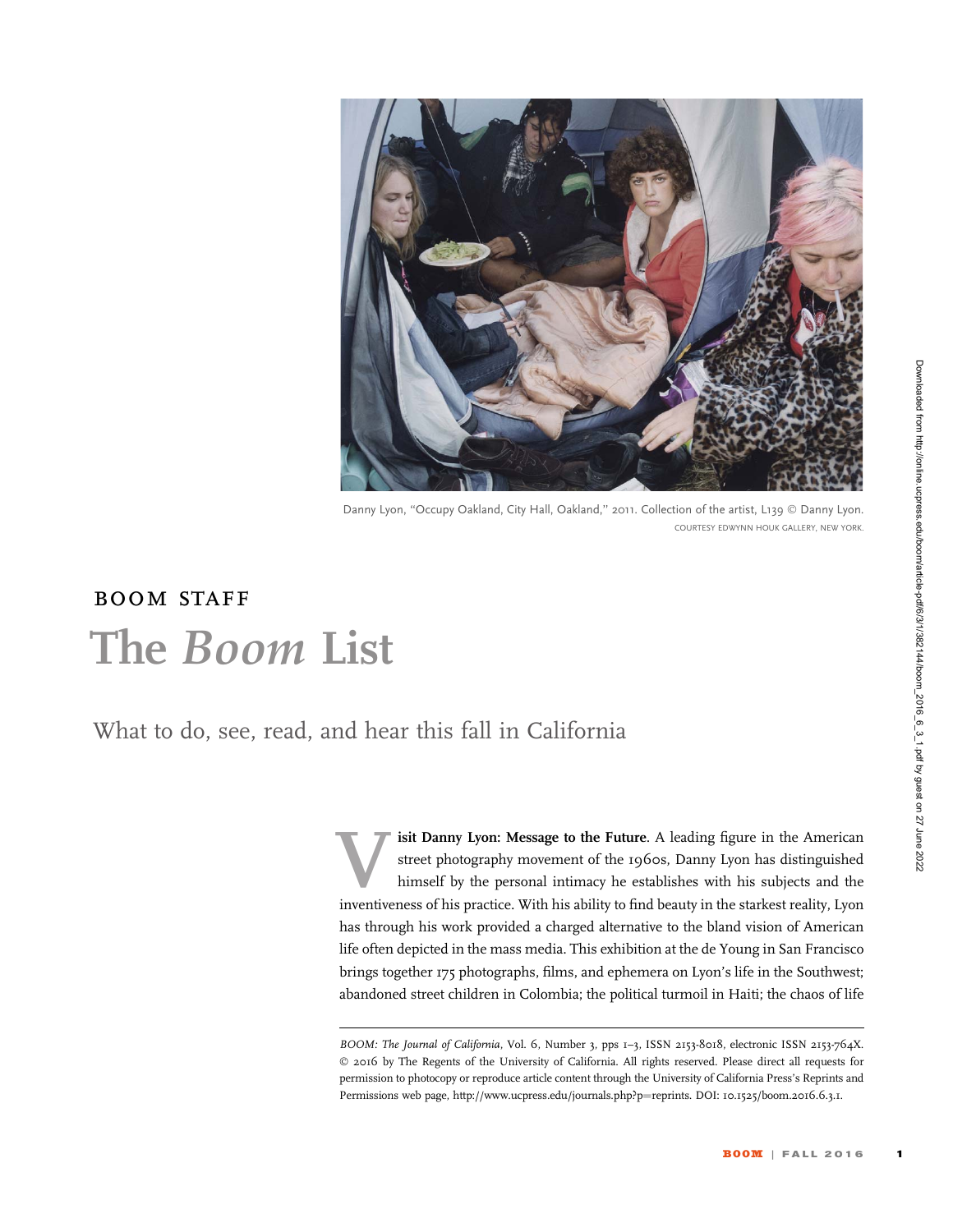in the booming, polluted industrial outposts in China; and, most recently, the Occupy movement in New York, Los Angeles, and Oakland. Danny Lyon: Message to the Future opens on 5 November and runs through April 2017.

Get organized. November's presidential election has been a major topic of conversation for well over a year now, and it will continue to be through the fall. But all that noise has the tendency to drown out the state and local contests that will likely have a more immediate impact on the way Californians live our lives. We're electing our first new senator since 1993, and up and down the state voters have decisions to make about the death penalty, affordable housing, transportation improvements, marijuana legalization, green energy, and a whole lot else, besides. If there's an issue you care about—and with seventeen state-wide propositions on the ballot, plus local initiatives and countless candidates, there's bound to be at least one—find out how to get involved, and do it! Talk to friends and neighbors, knock on doors, make posters—we guarantee people will be glad of a break from Trump and Clinton.

Meet your animal neighbors without leaving the house. Beth Pratt-Bergstrom's love for California's charismatic mega fauna is no secret. In 2014, she wrote an essay for Boom about getting a tattoo of P-22, Los Angeles's most famous cougar, on her arm. Now she's written When Mountain Lions Are Neighbors: People and Wildlife Working It Out in California, a book that explores the evolving dynamic between California's humans and other animals. In telling the stories of P-22, the return of wolves to California after a ninety-year absence, and the campaign to keep Yosemite's bears wild, Pratt-Bergstrom celebrates a new paradigm for wildlife conservation: coexistence.

Tune in to Radio Imagination with a musical tribute to Octavia E. Butler. The Los Angeles arts organization Clockshop has been commemorating the tenth anniversary of the death of the brilliant science fiction writer Octavia E. Butler with a year-long slate of events. On the evening of

27 October, the Huntington Library—the home of Butler's papers—hosts Xenogenesis Suite, a musical tribute to the writer. Composed by Nicole Mitchell, the piece highlights a journey into otherworldly experiences inspired by the award-winning science fiction author and Afro-Futurist. Through music, flutist-composer Mitchell evokes an emotional journey into the horrific, yet fascinating unknown a journey through the process of fear.

See All Power to the People: Black Panthers at 50. Social movement, political party, cultural influencer, government target, and Oakland-born—there are many ways to see the Black Panther Party for Self Defense. This exhibition at the Oakland Museum of California takes a contemporary view of the legacy of this visionary group, told from multiple perspectives using rare historical artifacts, first person accounts, and new contemporary art to show how the Party continues to inspire culture, activism, and community empowerment on local, national, and international levels. Throughout, consider why the Panthers remain controversial to some and inspirational to many, and how their political agenda continues to resonate with the social justice efforts today. The exhibition runs from 8 October to 12 February 2017.

Read Karen Tei Yamashita's Tropic of Orange. Before Paul Haggis's 2004 film Crash won the Academy Award for Best Picture, there was Karen Tei Yamashita's groundbreaking novel, Tropic of Orange, which former Boom editor Jon Christensen recently called his favorite novel about LA. Described as magical realism, the novel decentralizes race and space as complex lives are woven in with each other's narratives in LA, constantly moving to the impulse of romantic orientation to the north. After reading the interview here with Karen, be sure to pick up a copy of Tropic and put the novel that has influenced quite a bit of this issue of Boom into your Fall reading plans. Once you pick up this insightful book about LA, and travel with its seven characters through one intense week of summer heat, we doubt you'll be able to put it down.  $\mathbf B$